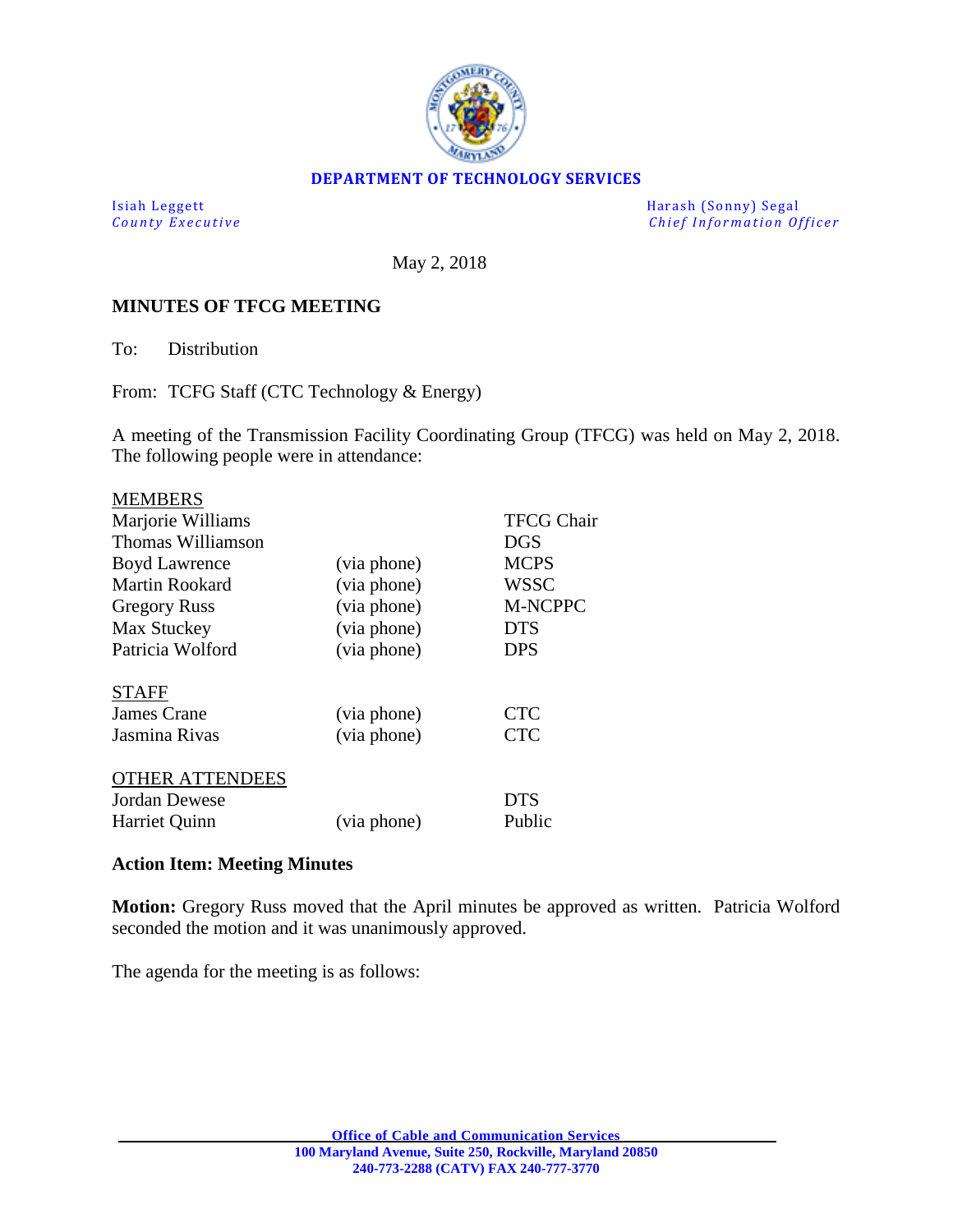Minutes of TFCG Meeting Held May 2, 2018 Page 2 of 6

## **Action Item: Consent Agenda**

*1. Application Number:* 201801-12 *Type:* Minor Modification *Received (date):* 12/07/2017

 *Revised:* 4/09/2018  *Revised:* 4/11/2018

*Applicant:* AT&T Wireless

*Site Name/Location:* Park Ritchie Apts */*7600 Maple Ave, Takoma Park *Zoning Standard:* R-10 *Property Owner:* Park Ritchie LLC *Description:* Remove three antennas and attach one 96"-high panel antenna at 156', two 96"-high panel antennas at 169' and add nine RRHs on an 155' building. *Tower Coordinator Recommendation:* Recommended

*2. Application Number:* 2018020235 *Type:* Minor Modification *Received (date):* 2/16/2018 **Revised:** 4/04/2018

*Applicant:* AT&T Wireless *Site Name/Location:* Rock Creek /8630 Fenton St, Silver Spring *Zoning Standard:* CR-5 *Property Owner:* Gudelsky c/o Grady Properties *Description:* Remove and replace three 96"-high panel antennas and attach three RRHs at 152' on a 160' building. *Tower Coordinator Recommendation:* Recommended

*3. Application Number:* 2018020234 *Type:* Minor Modification *Received (date):* 2/16/2018  *Revised:* 4/02/2018

*Applicant:* AT&T Wireless *Site Name/Location:* Wessling */*6931 Arlington Rd, Bethesda *Zoning Standard:* CRT-2.25 *Property Owner:* Bradley Arlington LLC *Description:* Attach two 96"-high panel antennas at 64', one 96"-high panel antenna at 75', remove six RHHS, and attach nine RRHs on a 55' building. *Tower Coordinator Recommendation:* Recommended

*4. Application Number:* 2018020247 *Type:* Minor Modification *Received (date):* 2/19/2018  *Revised:* 3/30/2018

*Applicant:* AT&T Wireless *Site Name/Location:* Mullinix Farm */*11604 Piedmont Rd, Clarksburg *Zoning Standard:* RC *Property Owner:* Carol Mullinix *Description:* Remove three antennas and attach one 79"-high panel antenna, two 55" high panel antennas and six RRHs at 150' on a 152' monopole. *Tower Coordinator Recommendation:* Recommended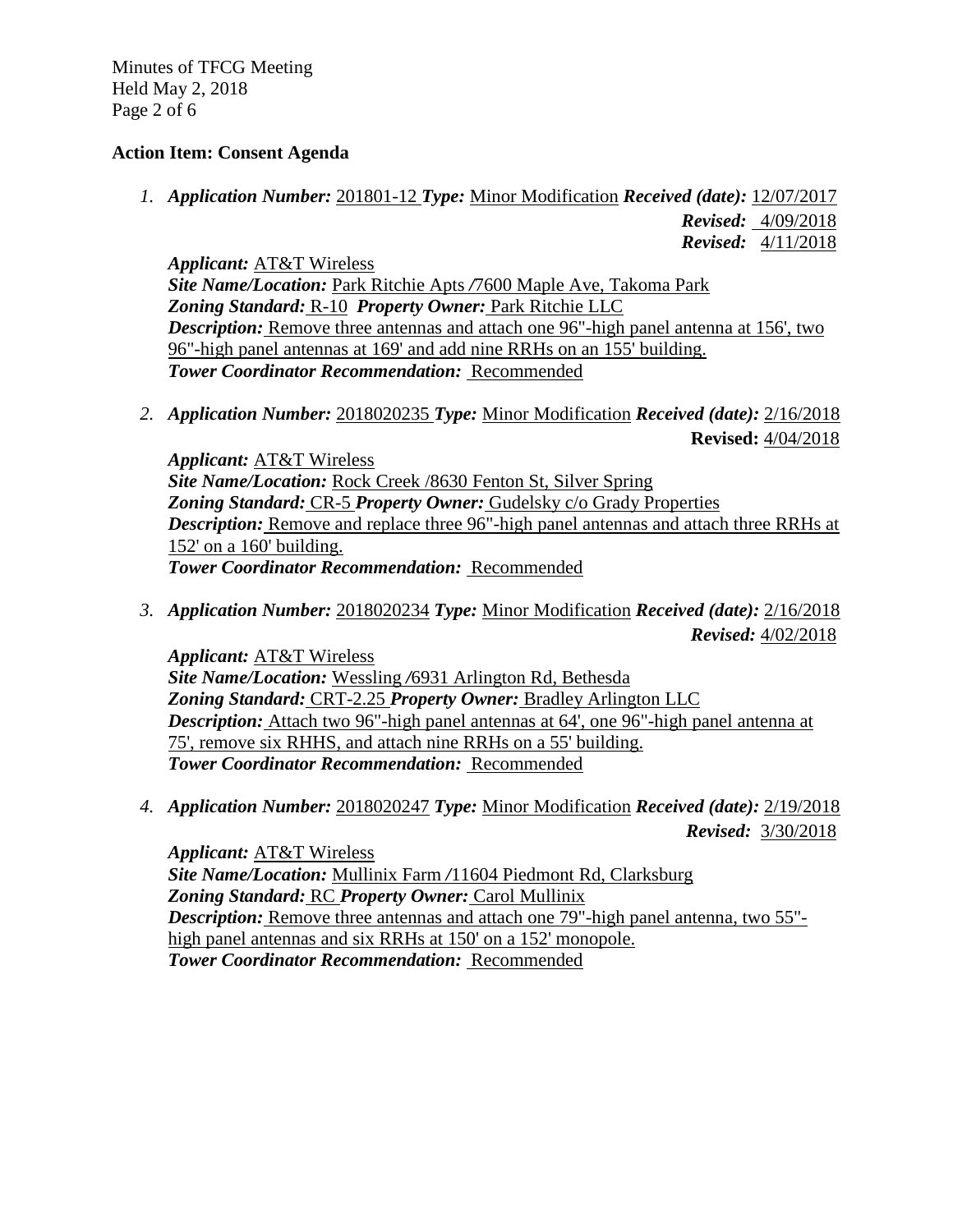*5. Application Number:* 2018020245 *Type:* Minor Modification *Received (date):* 2/19/2018  *Revised:* 4/02/2018

*Applicant:* AT&T Wireless *Site Name/Location:* Democracy Center */*6903 Rockledge Dr, Bethesda *Zoning Standard:* EOF-1.25 *Property Owner:* Democracy Associates *Description:* Remove and replace three 96"-high panel antennas, remove six and attach nine RRHs at 200' on a 185' building. *Tower Coordinator Recommendation:* Recommended

*6. Application Number:* 2018020241 *Type:* Minor Modification *Received (date):* 2/19/2018  *Revised:* 4/04/2018

*Applicant:* AT&T Wireless *Site Name/Location:* Kruhm Farm Tower */*15701 Kruhm Rd, Burtonsville *Zoning Standard:* R-C *Property Owner:* Fred Kruhm *Description:* Remove three antennas and attach two 79"-high panel antenna, one 55" high panel antenna and remove and replace six RRHs at 165' on a 190' tower .*Tower Coordinator Recommendation:* Recommended

*7. Application Number:* 2018020243 *Type:* Minor Modification *Received (date):* 2/19/2018  *Revised:* 4/04/2018

*Applicant:* AT&T Wireless *Site Name/Location:* Silver Spring VFD*/*111 University Blvd East, Silver Spring *Zoning Standard:* R-60 *Property Owner:* Silver Spring VFD *Description:* Remove three antennas, attach two 96"-high panel antennas at 82', one 96"high panel antenna at 68', and attach six RRHs on a 73' rooftop tower. *Tower Coordinator Recommendation:* Recommended

*8. Application Number:* 2018020239 *Type:* Minor Modification *Received (date):* 2/19/2018  *Revised:* 4/04/2018  *Revised:* 4/05/2018

*Applicant:* AT&T Wireless *Site Name/Location:* Carver Tower*/*2647 University Blvd, Wheaton *Zoning Standard:* CR-5.0 *Property Owner:* Carver Wheaton Real Property LC *Description:* Remove three antennas and six RRHs, attach one 96"-high panel antenna at 119', two 96"-high panel antenna at 123', and attach nine RRHs on a 275' tower. *Tower Coordinator Recommendation:* Recommended

*9. Application Number:* 2018020252 *Type:* Minor Modification *Received (date):* 2/21/2018  *Revised:* 4/02/2018

*Applicant:* AT&T Wireless *Site Name/Location:* Educational Systems FCU*/*15901 Frederick Rd, Rockville *Zoning Standard:* CRT-1.5 *Property Owner:* Montgomery County TCHRS FCU *Description:* Attach three 72"-high panel antennas and six RRHs at 44' on a 50' building. *Tower Coordinator Recommendation:* Recommended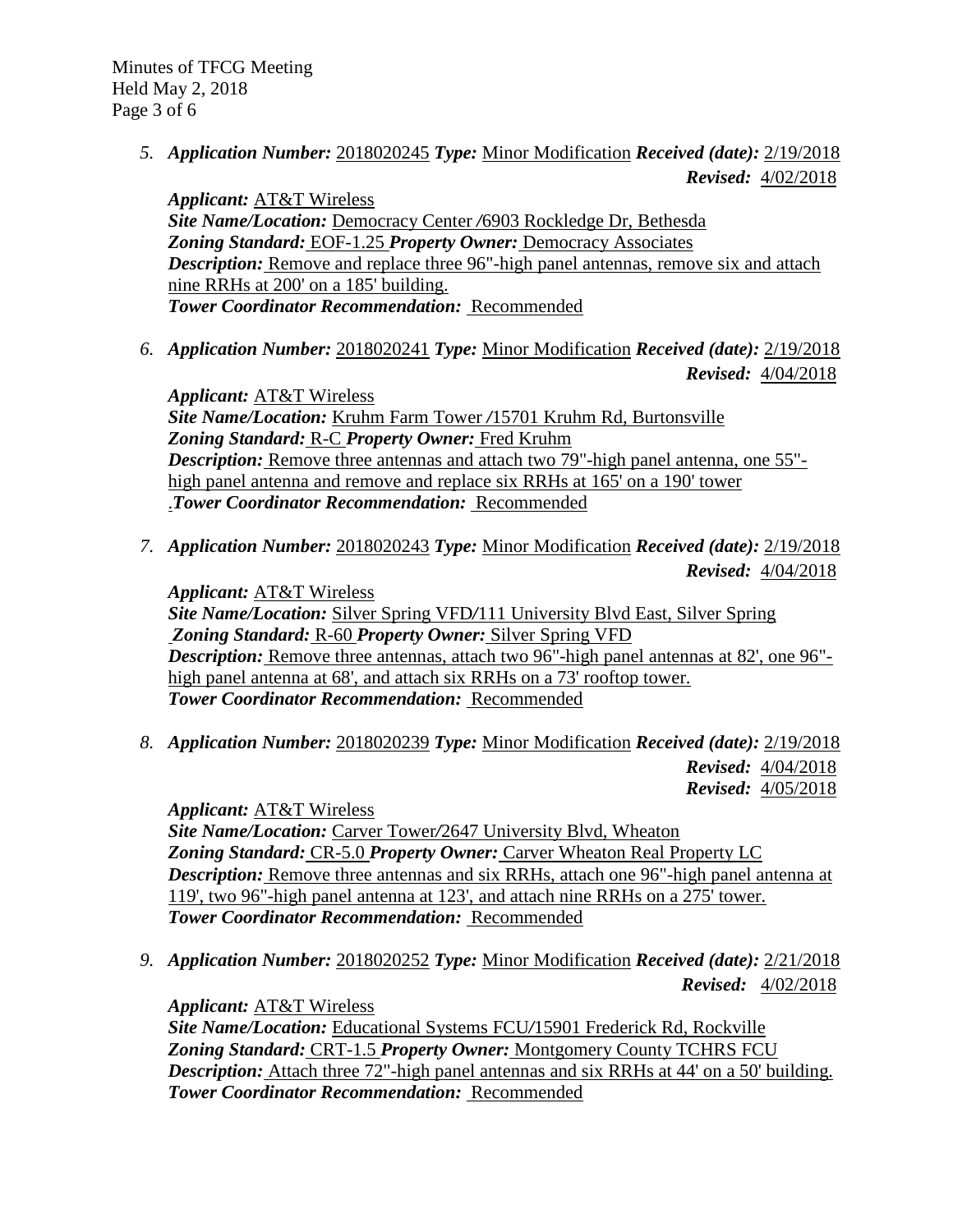*10. Application Number:* 2018020250 *Type:* Minor Modification *Received (date):* 2/21/2018  *Revised:* 4/02/2018

*Applicant:* AT&T Wireless *Site Name/Location:* Park Montgomery II/8830 Piney Branch Rd, Silver Spring *Zoning Standard:* R-10 *Property Owner:* Pineway Towers Condominium Inc *Description:* Remove and replace three 96"-high panel antennas, remove three and attach six RRHs at 132' on a 134' building. *Tower Coordinator Recommendation:* Recommended

*11. Application Number:* 2018020269 *Type:* Minor Modification *Received (date):* 2/23/2018  *Revised:* 3/28/2018

*Applicant:* AT&T Wireless *Site Name/Location:* Chateau Apartments */*9727 Mt. Pisgah Rd, Silver Spring *Zoning Standard:* R-H *Property Owner:* Hillzo LP *Description:* Remove and replace three 96"-high panel antennas, remove three and attach nine RRHs at 140', 142', 143' on a 133' building. *Tower Coordinator Recommendation:* Recommended

*12. Application Number:* 2018020266 *Type:* Minor Modification *Received (date):* 2/23/2018  *Revised:* 4/02/2018

*Applicant:* AT&T Wireless *Site Name/Location:* Takoma Tower */*7051 Carroll Ave, Takoma Park *Zoning Standard:* NR-0.75 *Property Owner:* Takoma Tower LP **Description:** Remove and replace three 55"-high panel antennas and six RRHs at 107' and 115' on a 113' building. *Tower Coordinator Recommendation:* Recommended

*13. Application Number:* 2018020271 *Type:* Minor Modification *Received (date):* 2/25/2018  *Revised:* 4/04/2018

*Applicant:* AT&T Wireless *Site Name/Location:* Pepco #171-N */*1800 Ednor Rd, Silver Spring *Zoning Standard:* R-C *Property Owner:* Pepco *Description:* Remove nine antennas and attach four 73"-high panel antennas and two 56' high panel antennas at 141' on a 133' transmission tower. Twelve RRHs will be installed at the base of the tower. *Tower Coordinator Recommendation:* Recommended

*14. Application Number:* 2018020273 *Type:* Minor Modification *Received (date):* 2/25/2018  *Revised:* 4/04/2018

*Applicant:* AT&T Wireless *Site Name/Location:* Pepco #645-S*/*10001 Betteker Ln, Potomac *Zoning Standard:* RE-1 *Property Owner:* Pepco *Description:* Remove nine antennas and attach four 73"-high panel antennas and two 56' high panel antennas at 118' on a 122' transmission tower. *Tower Coordinator Recommendation:* Recommended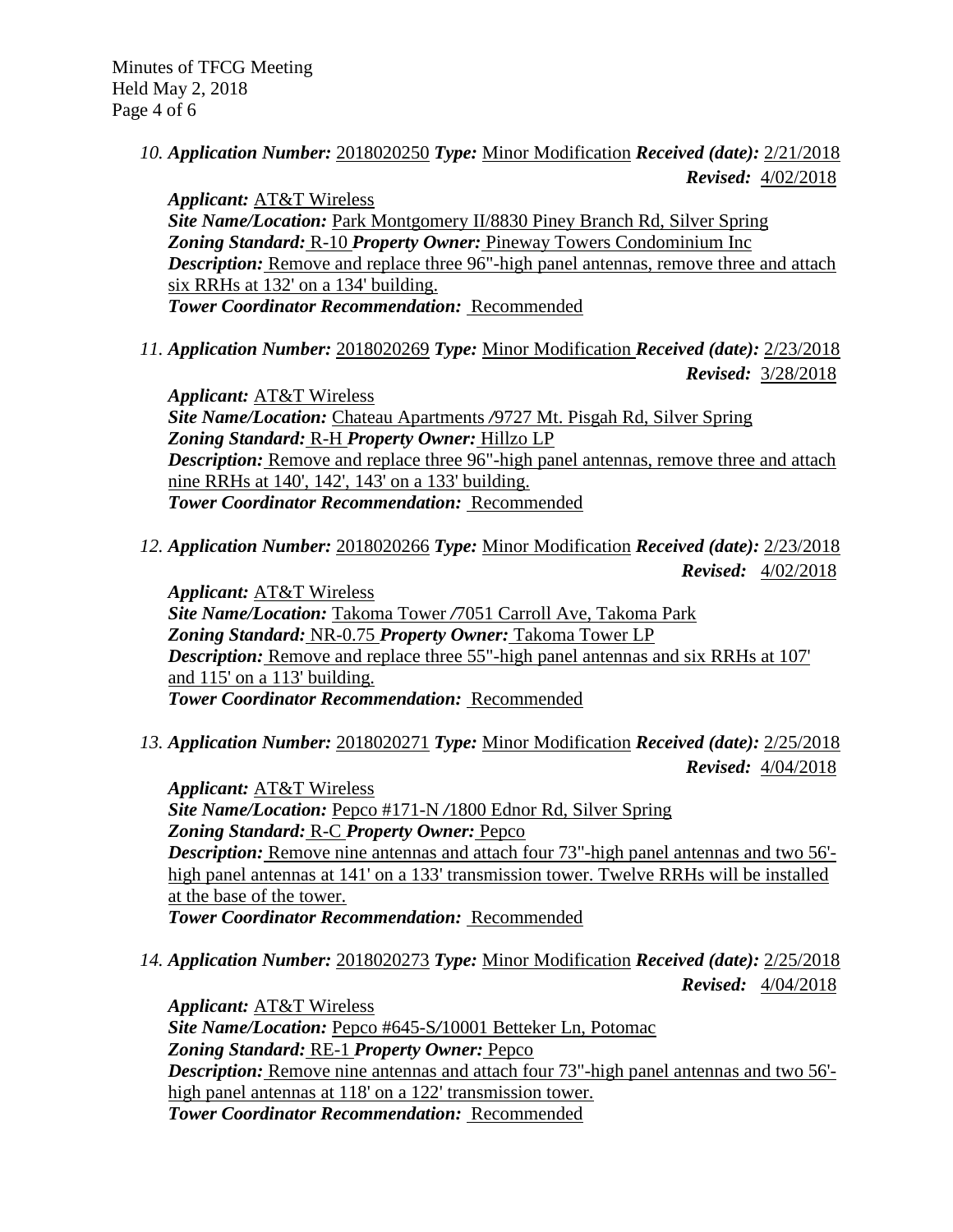Minutes of TFCG Meeting Held May 2, 2018 Page 5 of 6

> *15. Application Number:* 2018020272 *Type:* Minor Modification *Received (date):* 2/25/2018  *Revised:* 3/28/2018

*Applicant:* AT&T Wireless *Site Name/Location:* Pepco #627S*/*14201 Quince Orchard Rd, Gaithersburg *Zoning Standard:* PD-2 *Property Owner:* Pepco *Description:* Remove nine antennas and attach six 73"-high panel antennas at 112' on a 115' transmission tower. *Tower Coordinator Recommendation:* Recommended

*16. Application Number:* 2018020282 *Type:* Minor Modification *Received (date):* 2/28/2018  *Revised:* 4/17/2018

*Applicant:* AT&T Wireless *Site Name/Location:* Miller Company Bldg*/*4701 Sangamore Rd, Bethesda *Zoning Standard:* NR-0.75*Property Owner:* WC & AN Miller Development Co *Description:* Remove six antennas and attach three 55"-high panel antennas at 53' on a 71' building. *Tower Coordinator Recommendation:* Recommended

*17. Application Number:* 2018030311 *Type:* Minor Modification *Received (date):* 3/23/2018  *Revised:* 4/04/2018

*Applicant:* Verizon Wireless *Site Name/Location:* Clopper Mill Village Center*/*18066 Mateny Rd, Germantown *Zoning Standard:* PD-4 *Property Owner:* Cloppers Mill Village Ctr LLC *Description:* Remove one 23"-high antenna and replace with one 48"-high omni antenna at 42' on a 30' building. *Tower Coordinator Recommendation:* Recommended

*18. Application Number:* 2018040315 *Type:* Minor Modification *Received (date):* 4/02/2018

| <b>Revised:</b> $4/10/2018$ |
|-----------------------------|
| <b>Revised:</b> $4/11/2018$ |
| <b>Revised:</b> $4/18/2018$ |
| <b>Revised:</b> $4/19/2018$ |

*Applicant:* Verizon Wireless

*Site Name/Location:* Wayne Avenue Garage*/*921 Wayne Avenue, Silver Spring *Zoning Standard:* CR-3.0 *Property Owner:* Montgomery County

*Description:* Remove and replace one 27"-high panel antenna and one RRH at 30' on a 90' building.

*Tower Coordinator Recommendation:* Conditioned upon approval from Montgomery County Department of Transportation at the time of permitting.